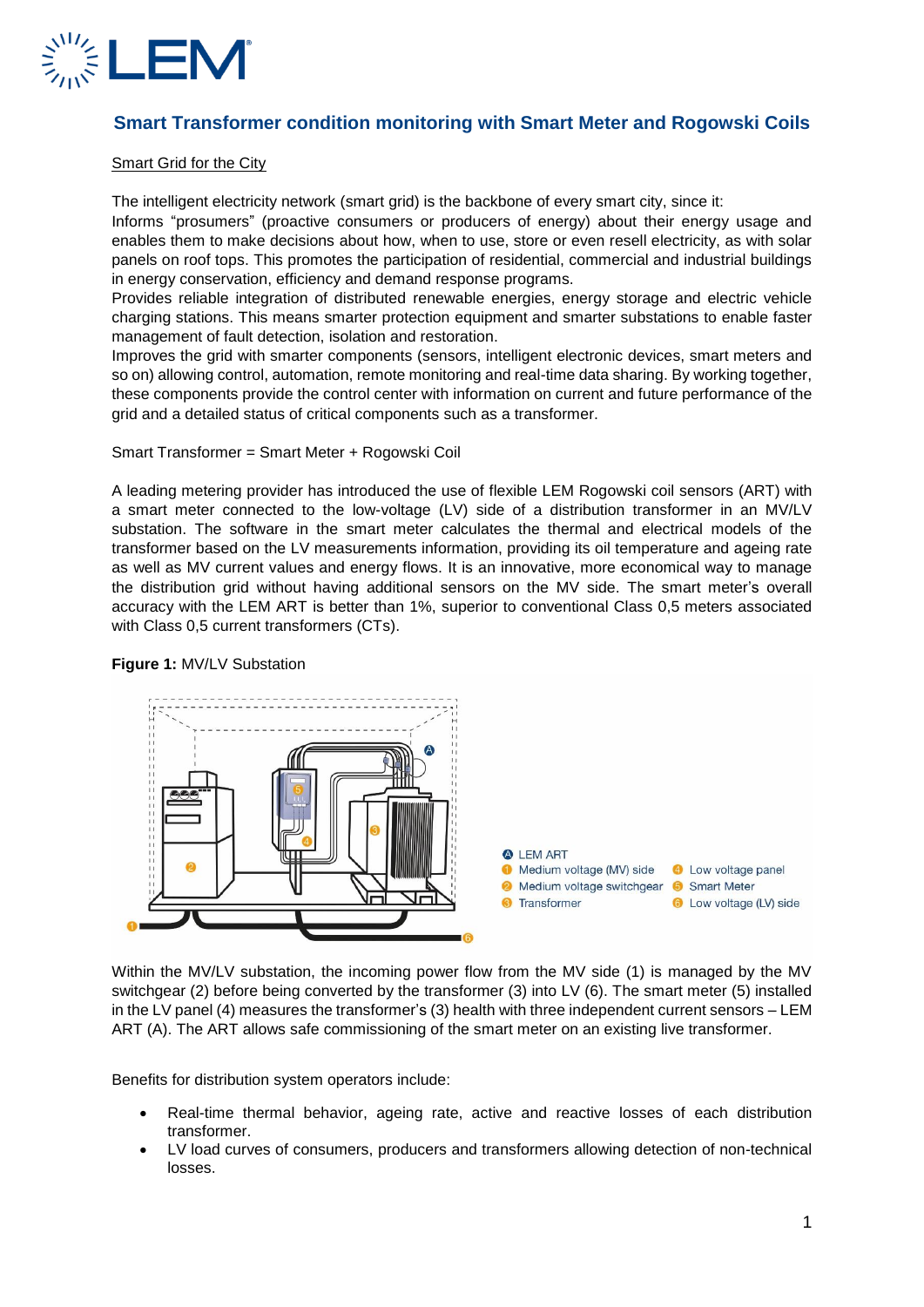

Aggregation of active energy distributed by each MV-LV transformer allowing detection of non-technical issues on the MV side of the grid.

## LEM Rogowski Coil (ART)

LEM has developed the ART current Rogowski sensor with the capability to measure up to 10,000A and beyond. The ART is a raw coil achieving IEC 61869 Class 0.5 accuracy without the need for additional components such as resistors or potentiometers, which have a risk of drift over time. In addition, the ART labelled "Perfect Loop" has a unique patented coil clasp curing the inaccuracy caused by the sensitivity to the position of the conductor inside the loop. Finally, the ART provides the same ease of installation as split-core current transformers and a better Class 0.5 accuracy. The ART also has the best performance among other Rogowski coil players.

| <b>Features</b> |   |                           | <b>LEM ART</b>                                  | <b>Other Rogowski Coil</b>              |
|-----------------|---|---------------------------|-------------------------------------------------|-----------------------------------------|
| Precision       |   | Class                     | Class 0.5 without Calibration<br>÷              | Class 1 with Calibration<br>٠           |
|                 |   | Ratio Error               | <b>Below 0.5%</b><br>٠                          | Below 1%<br>٠                           |
|                 |   | T° Coefficient Mutual     | 30 PPM/K°<br>٠                                  | 50 PPM/K°<br>$\bullet$                  |
|                 |   | Orthogonality Error       | ٠<br>Low                                        | High (above 1%)<br>٠                    |
|                 |   | Operation temperature     | $-40^{\circ}$ C to $+80^{\circ}$ C (IP 57)<br>٠ | $-30^{\circ}$ C to $+80^{\circ}$ C<br>٠ |
| Coil            |   | Coil claps position error | None (LEM Patent)<br>٠                          | Yes $(1-2%$ Error)<br>٠                 |
|                 |   | Coil diameter             | ٠<br>50 to 300mm and Flexible                   | Less Flexible<br>٠                      |
|                 | ⋗ | Flectrostatic shield      | Yes (Standard)<br>÷                             | Yes (Optional)<br>٠                     |
| Case            |   | Security seal lock        | ٠<br>Yes (2mm hole)                             | No<br>٠                                 |
|                 |   | <b>Closing Connection</b> | Screw and Click<br>٠                            | Screw or Click<br>٠                     |
|                 |   | Output cable length       | 1.5m, 3m, 4.5m, 6m<br>٠                         | 3m<br>٠                                 |

#### **Figure 2:** LEM ART features and performances versus competition

#### What is a Rogowski coil?

A Rogowski Coil is used to make an open-ended and flexible sensor that easily wraps around the conductor to be measured. It consists of a helical coil of wire with the lead from one end returning through the center of the coil to the other end, so that both terminals are at the same end of the coil. The coil length is selected according to the relevant primary cable diameter to provide optimal transfer characteristics.

This technology provides a very precise detection of the rate of change (derivative) of the primary current that induces a proportionate voltage at the terminals of the coil. This is then a current measuring technology only for AC currents. An electronic integrator circuit is usually added to convert that voltage signal into an output signal that is proportional to the primary current. In other words, the Rogowski Coil enables the manufacturing of very accurate and linear current sensors, at the price of additional electronics and calibration.

A Rogowski coil has a lower inductance than current transformers, and consequently a better frequency response because it uses a non-magnetic core material. It is also highly linear, even with high primary currents, because it has no iron core that may saturate. This kind of sensor is thus particularly well adapted to power measurement systems that can be subjected to high or fast-changing currents. For measuring high currents, it has the additional advantages of small size and easy installation, while traditional current transformers are big and heavy.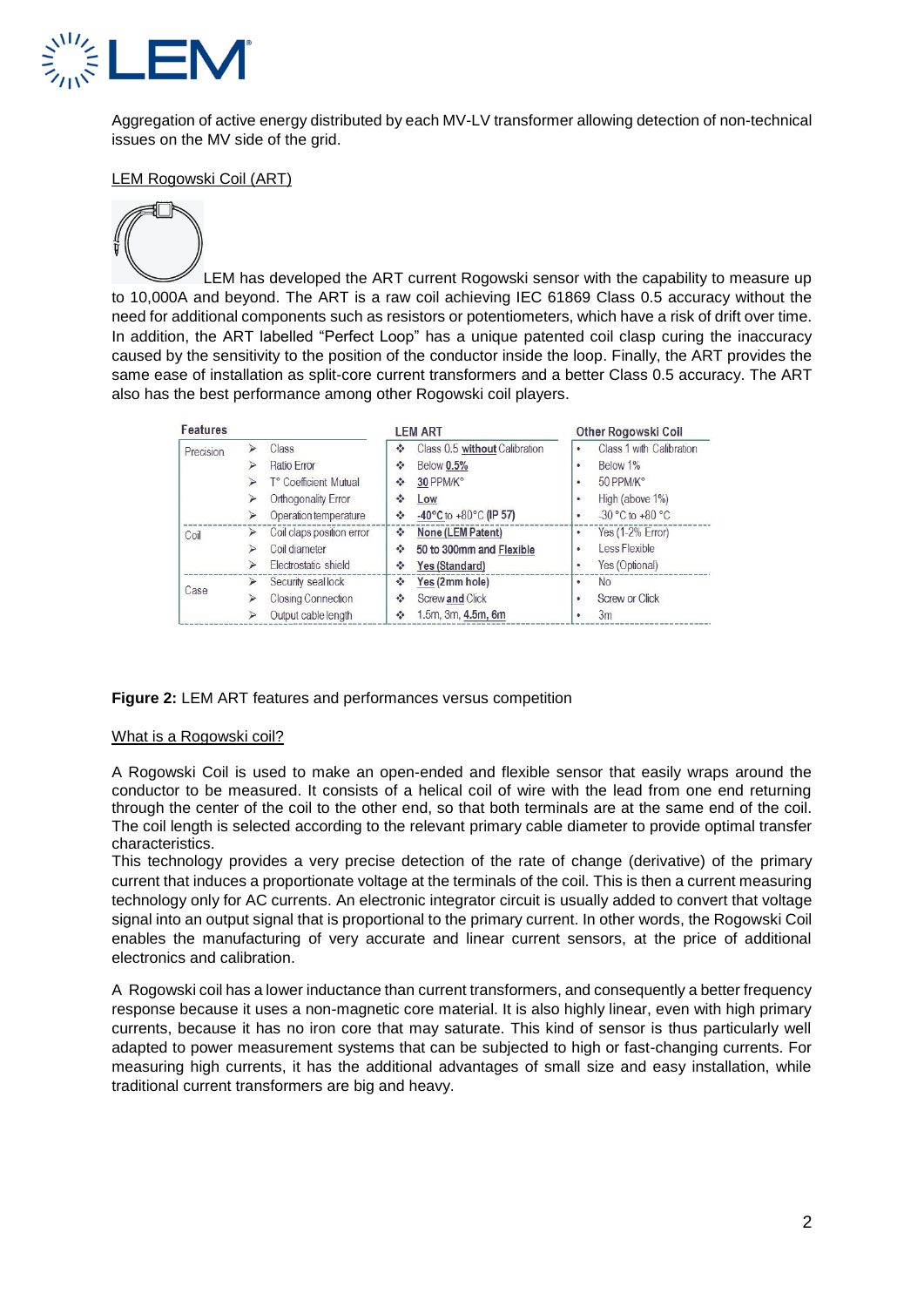



# **Figure 3:** Rogowski Coil principle

*V*OUT = - M\*d*I*P/dt.

M is the mutual inductance between the primary conductor and the coil, which to some extent represents the coupling between the primary and secondary circuits.

The performance of such current sensors highly depends on the manufacturing quality of the Rogowski Coil, since equally spaced windings are required to provide high immunity to electromagnetic interference; the density of the turns must be uniform otherwise the coefficient M could change versus the position of the primary into the aperture.

Another critical characteristic is the closing point that induces a discontinuity in the coil, creating some sensitivity to external conductors as well as to the position of the measured conductor within the loop. The locking or clamping system should ensure a very precise and reproducible position of the coil extremities, as well as a high symmetry while having one of the extremities connected to the output cable. Some new technologies have recently appeared in this area, with special mechanical and electrical characteristics that allows much better accuracy and immunity to the primary cable positioning. While the error due to primary cable position was typically not better than +/-3% in the 50/60Hz frequency domain, it has been reduced to less than +/- 0.5% on some of the latest Rogowski Coil sensors.



**Figure 4:** ART *Rogowski Coil current* sensor from LEM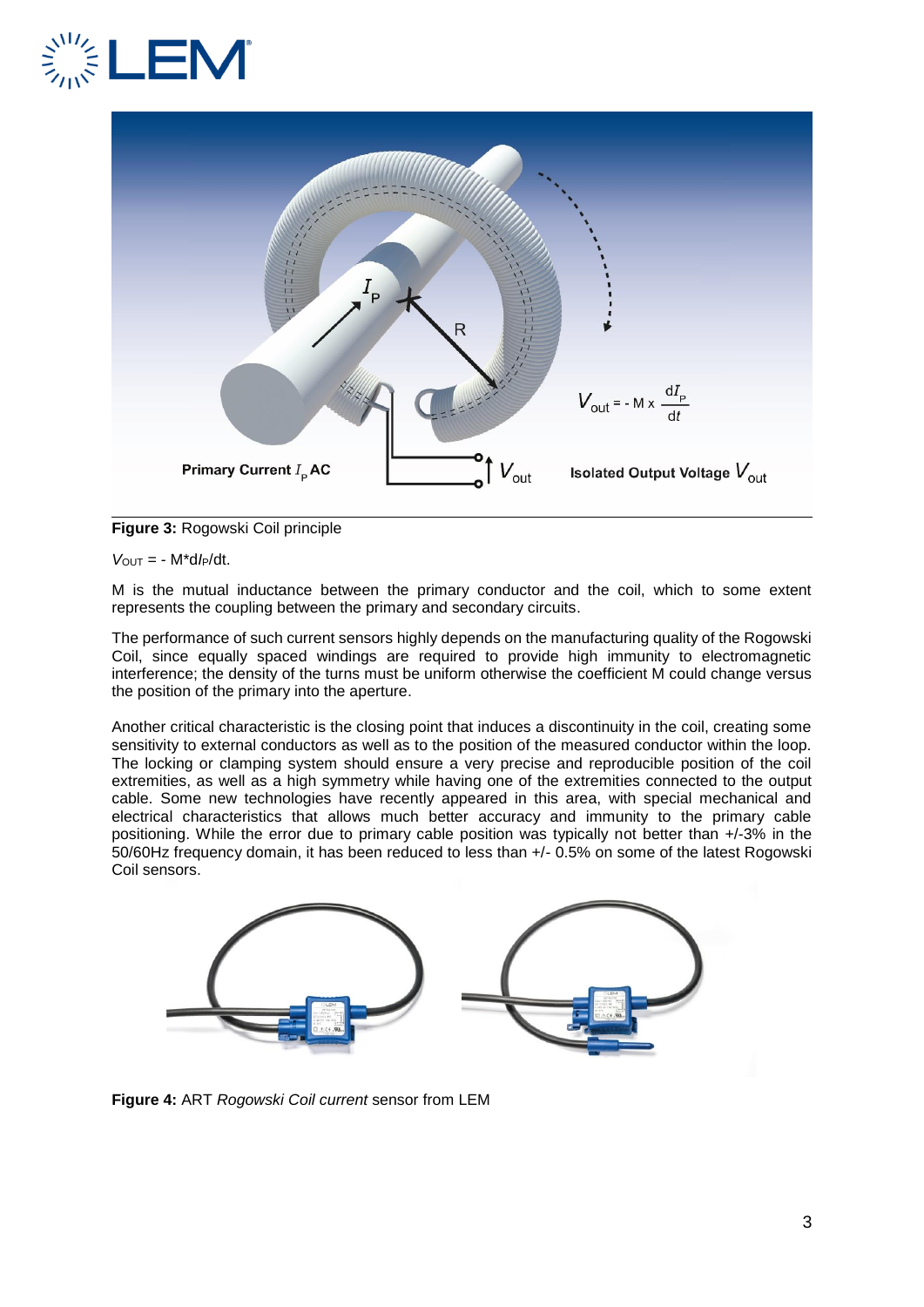

#### How LEM managed the challenge:

Two main technics are on the market to make Rogowski coils accurate:

- The first is to buy standard wound wire on the market and to make the loop connected to a resistor, which will be used for the accuracy calibration.
- The second is a so-called "pure Rogowski coil" consisting in winding very accurately a regular copper wire all along its length to ensure the final accuracy of the sensor.

While the first is really easy to produce at a low cost, this is nevertheless highly sensitive to external environments, less accurate, and less reliable as it brings in more components.

At the opposite end, the Pure Rogowski coil requires much more investments and knowledge on manufacturing process.

The really thin LEM ART Rogowski coil is part of this second method and has a gain of 22.5 mV/kA; it includes an electrostatic shield to protect against external fields (LEM patent), optimizing performance for small current measurements.

The locking system has also been a key point in achieving the class 0.5 accuracy. And here again LEM had to find an efficient design to make the closure the most efficient possible.

To mask the imperfections on the closing mechanism as well as the connections of the sensor's secondary wires, LEM engineers created a sleeve acting as a magnetic short-circuit (or more precisely a reluctance short-circuit), virtually bringing together the two sections of the coil located on each side.



**Figure 5:** LEM patented Rogowski coil clasp

The sleeve is formed of a piece of ferrite as represented in Figure 5. This approach was a complete success (LEM patent) – the error associated with the coil clasp has become almost negligible (Figure 6).



**Figure 6:** Rogowski coil accuracy comparison between a regular Rogowski coil and one using the LEM patented Rogowski coil clasp with primary conductor located at various positions inside the loop.

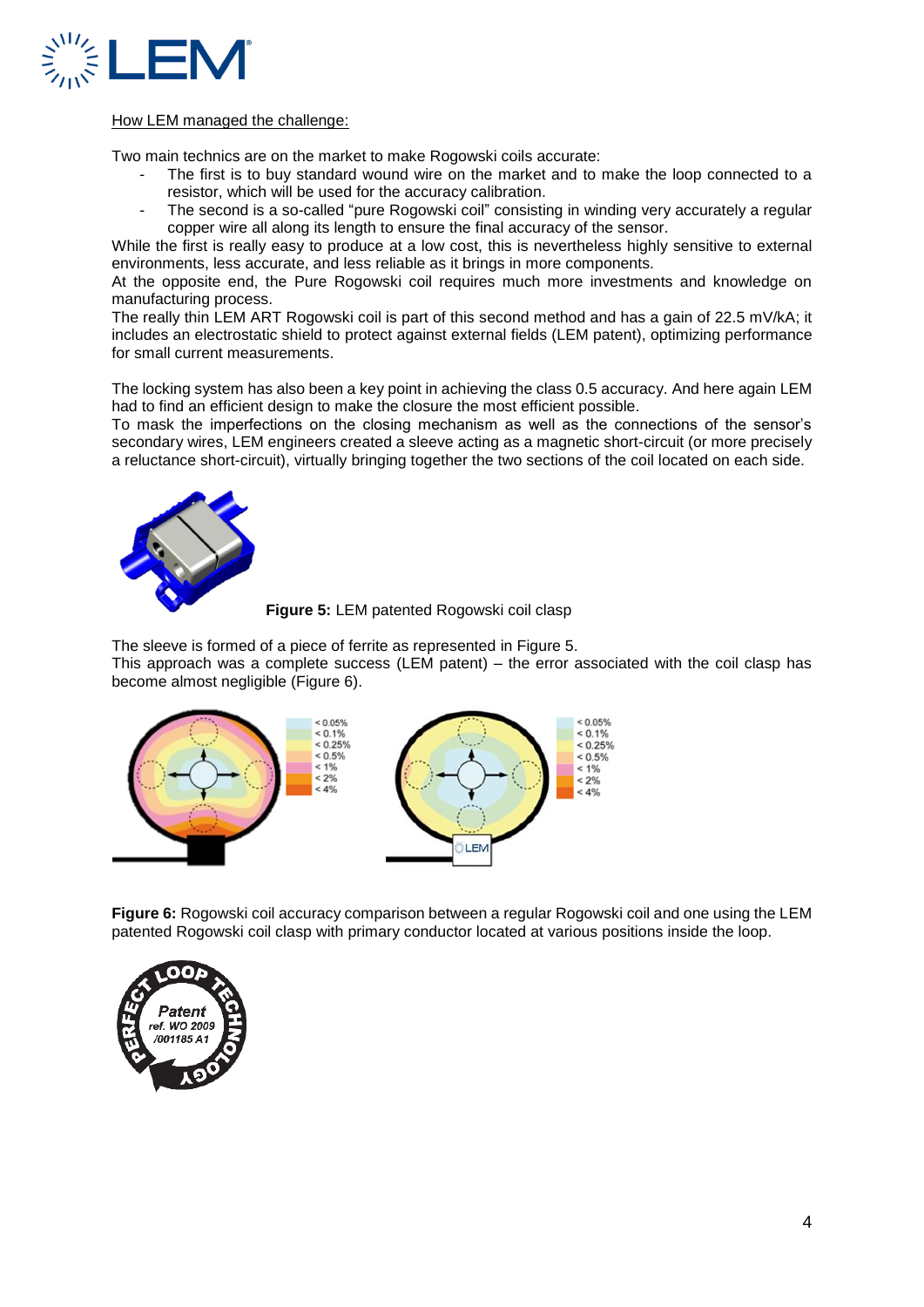

The accuracy is not only a question of position of the primary conductor in the loop but also of orthogonality, how the primary conductor is crossing the loop, how is it located versus the Rogowski loop axis at 90°, or 45° or 0° or 180° (Figure 7).

Here again, the ART loop is insensitive to this phenomenon and this has no impact on its accuracy thanks to the LEM know-how and patent.



**Figure 7:** Orthogonality effect. Primary conductor position versus the axis of the Rogowski loop.

Finally, in addition to these high performances, the product had to be easy to use, to install and adapted to any conditions of use.

The ART series provides the same ease of installation as existing split-core transformers, but with the benefits of being thinner (6.1mm diameter) and more flexible.

Whatever the chosen dimension – 35 to 300mm diameter for the coil aperture – the ART can be mounted very quickly by simply clipping it on to the cable to be measured thanks to an innovative, robust and fast twist-and-click closure method. Contact with the cable is not necessary, and the ART ensures a high level of safety as well as providing a high rated insulation voltage (1000V Cat III PD2 reinforced) and can be used in applications requiring a protection degree up to IP57.

Its fixing on the primary cable can be ensured using a cable tie through its expected slot.

The ART also allows disconnection of the coil to be detected through the use of a security seal passed through a specially designed slot, making it really useful when used with a meter (Figure 8).